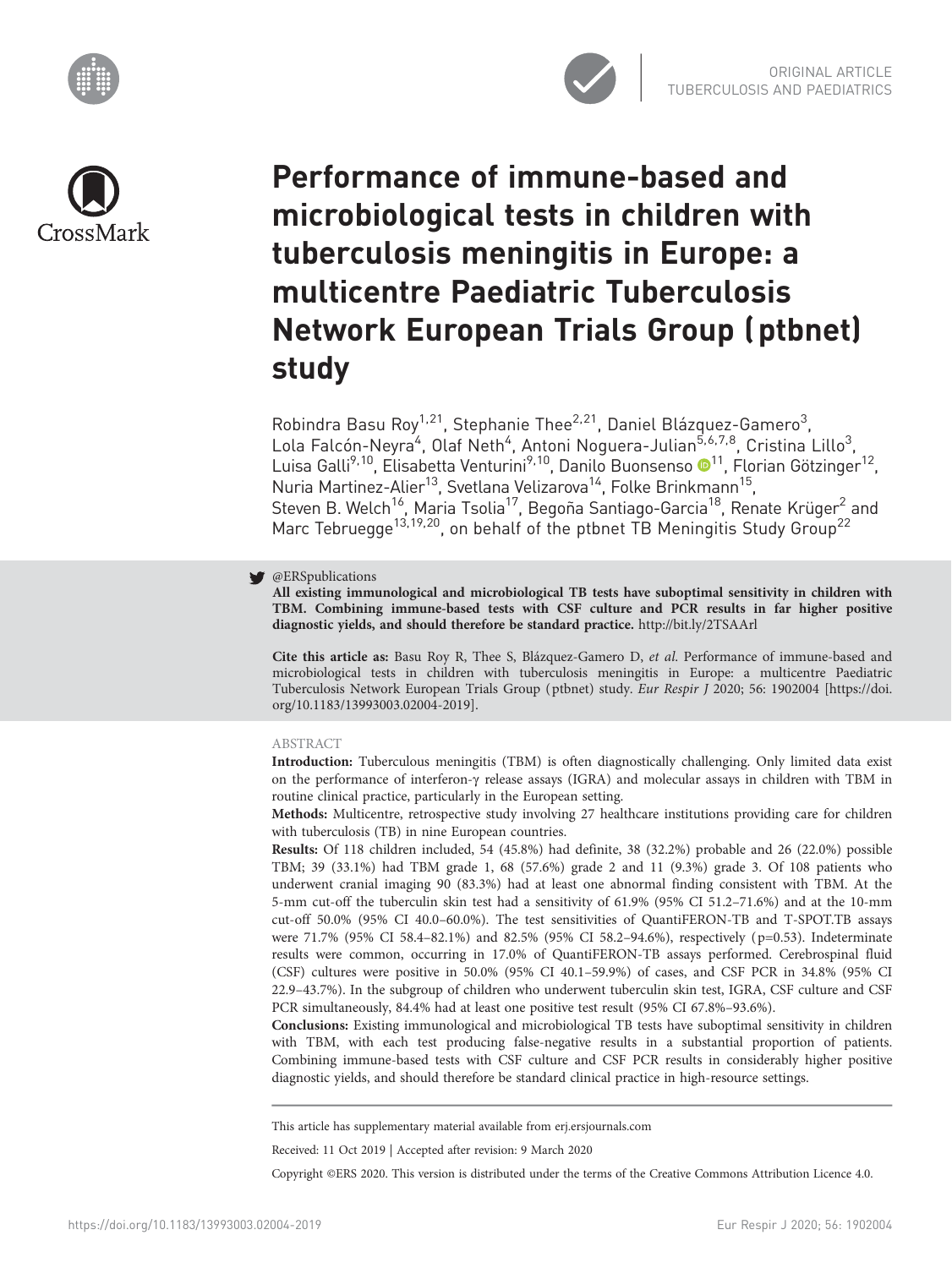# Introduction

Globally, an estimated 1 million children and adolescents develop active tuberculosis (TB) annually, with the majority of the disease burden occurring in low-resource countries [\[1](#page-9-0)]. In most European countries the incidence of TB disease has been declining steadily over recent decades, but drug-resistant Mycobacterium tuberculosis has brought new challenges, particularly in Eastern Europe [\[2](#page-9-0)].

TB meningitis (TBM) is an uncommon manifestation of TB disease, but is associated with significant morbidity and mortality, even in high-resource settings [\[3\]](#page-9-0). Children with TBM frequently present with nonspecific symptoms and without a history of TB contact, and diagnosing TBM is therefore often challenging [[4](#page-9-0)–[6](#page-10-0)]. Importantly, previous data suggest that delays in diagnosis are linked to poor outcomes [[7\]](#page-10-0).

TB diagnostics used in routine clinical practice have evolved significantly over the past two decades, with the introduction of interferon-γ release assays (IGRAs) and a variety of commercial molecular assays [\[8](#page-10-0)]. Recent data show that both IGRAs and molecular TB assays are widely available across Europe, and are used extensively by paediatric TB specialists [[9, 10](#page-10-0)].

Immune-based TB tests, comprising tuberculin skin tests (TSTs) and IGRAs, are commonly used as adjunctive diagnostic tools in children with suspected TB disease [\[8\]](#page-10-0), but the existing data on the performance of IGRAs specifically in children with TBM remain very limited [[11](#page-10-0), [12\]](#page-10-0). In addition, although a small number of studies have investigated the use of molecular TB assays in children with suspected TBM, most of these were small, limited to a single study site, or from low-resource settings where late presentations are likely to be more common than in Europe [[4](#page-9-0), [13, 14](#page-10-0)]. Furthermore, most studies were conducted under protocolised study conditions, and therefore prone to overestimating test sensitivity compared to performance in routine clinical settings.

This study aimed to determine the sensitivity of immunological, conventional microbiological and molecular TB tests in children with TBM in the context of routine clinical care in Europe. Secondary aims were to describe clinical features and radiological findings at presentation, and to evaluate the Uniform TBM Research Case Definition (UTRCD) score in the European setting.

## Methods

European members of the Paediatric Tuberculosis Network European Trials Group ( ptbnet), which at that point in time included 214 clinicians and researchers based in 31 European countries [[9](#page-10-0), [10, 15](#page-10-0), [16\]](#page-10-0), were invited to retrospectively report children and adolescents (aged 0–16 years) with TBM who had received healthcare at their institution. The study opened in February 2016 and reporting closed in August 2016. Data were collected via a web-based tool creating a standardised dataset for each case. The study was reviewed and approved by the human ethics committee of the Charité Universitätsmedizin Berlin and the ptbnet steering committee. No personal or identifiable data were collected during the conduct of this study.

**Affiliations**: <sup>1</sup>Clinical Research Dept, London School of Hygiene and Tropical Medicine, London, UK. <sup>2</sup>Dept of Pediatric Pneumology, Immunology and Intensive Care, Charité–Universitätsmedizin Berlin, Berlin, Germany. <sup>3</sup> <sup>3</sup>Paediatric Infectious Diseases Unit, Hospital Universitario 12 de Octubre, Universidad Complutense de Madrid, Instituto de Investigación Hospital Universitario 12 de Octubre (imas12), RITIP, Madrid, Spain. 4 Paediatric Infectious Diseases, Rheumatology and Immunology Unit, Hospital Universitario Virgen del Rocío, Institute of Biomedicine, Seville, Spain. <sup>5</sup>Malalties Infeccioses i Resposta Inflamatòria Sistèmica en Pediatria,<br>Institut de Recerca Pediàtrica; Hospital Sant Joan de Déu, Barcelona, Spain. <sup>6</sup>Departament de Pediatria, Universitat de Barcelona, Barcelona, Spain. <sup>7</sup>CIBER de Epidemiología y Salud Pública, CIBERESP, Madrid, Spain. <sup>8</sup>Red de Investigación Translacional en Infectología Pediátrica, RITIP, Madrid, Spain. <sup>9</sup>Dept of Health<br>Sciences, University of Florence, Florence, Italy. <sup>10</sup>Paediatric Infectious Disease Unit, Meyer Children's University Hospital, Florence, Italy. <sup>11</sup>Dept of Woman and Child Health and Public Health, Fondazione Policlinico Universitario A. Gemelli IRCCS, Rome, Italy. <sup>12</sup>Dept of Paediatrics and Adolescent Medicine, Wilhelminenspital, Vienna, Austria. 13Dept of Paediatric Infectious Diseases and Immunology, Evelina London Children's Hospital, Guy's and St. Thomas' NHS Foundation Trust, London, UK. <sup>14</sup>Dept of Pulmonary Diseases, Medical University, Hospital for Lung Diseases 'St. Sofia', Sofia, Bulgaria. 15Dept of Paediatric Pulmonology, Ruhr University Bochum, Bochum, Germany. <sup>16</sup>Birmingham Chest Clinic and Heartlands Hospital, University Hospitals Birmingham, Birmingham, UK. <sup>17</sup>Second Dept of Paediatrics, National and Kapodistrian University of Athens, School of Medicine, P. and A. Kyriakou Children's Hospital, Athens, Greece. <sup>18</sup>Dept of Paediatric Infectious Diseases, Hospital General Universitario Gregorio Marañón, Madrid, Spain. <sup>19</sup>Dept of Paediatrics, Royal Children's Hospital Melbourne, University of Melbourne, Melbourne, Australia. 20Dept of Infection, Immunity and Inflammation, UCL Great Ormond Street Institute of Child Health, University College London, London, UK. <sup>21</sup> Joint first authors. <sup>22</sup>A list of the tbnet TB Meningitis Study Group Collaborators can be found in the acknowledgements section.

Correspondence: Marc Tebruegge, Dept of Infection, Immunity and Inflammation, UCL Great Ormond Street Institute of Child Health, University College London, 30 Guildford Street, London WC1N 1EH, UK. E-mail: [m.tebruegge@ucl.ac.uk](mailto:m.�tebruegge@ucl.ac.uk)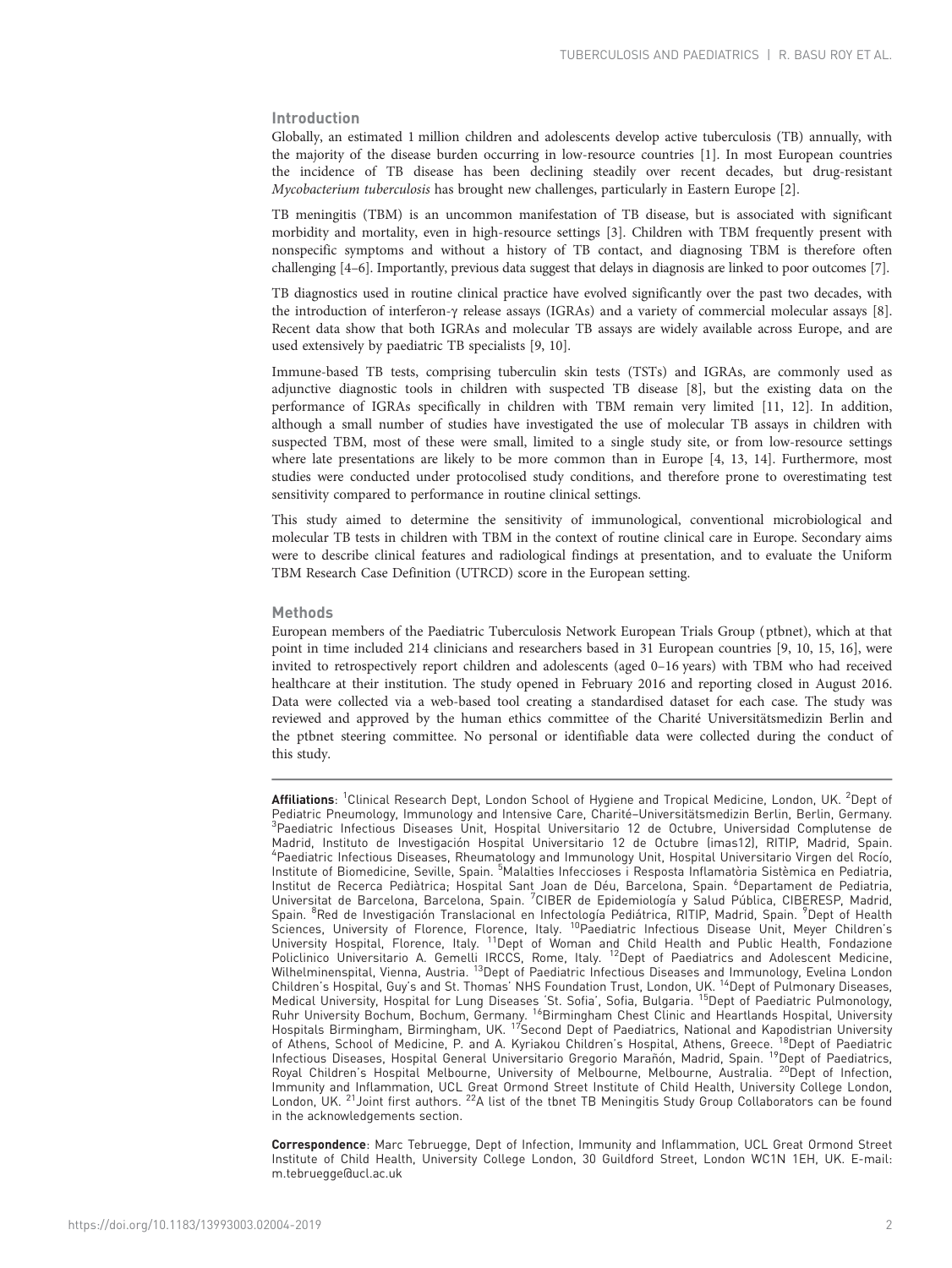# Classification of cases

Cases were categorised as definite TBM, probable TBM or possible TBM, according to consensus definitions based on the UTRCD score ([supplementary table S1](http://erj.ersjournals.com/lookup/doi/10.1183/13993003.02004-2019.figures-only#fig-data-supplementary-materials)) [\[3\]](#page-9-0), with minor modifications, as follows. The item "history of close contact with an individual with pulmonary TB or a positive TST or IGRA", scoring 2 points in the original criteria was split into two separate items: 1) history of close contact with an individual with pulmonary TB and 2) a positive TST  $(\geq 10 \text{ mm})$  and/or IGRA, each scoring one point if present. Furthermore, "choroidal tubercles" was added to the category "evidence of tuberculosis elsewhere", scoring 1 point if present; the maximum category score of 4 was retained. If no data were available for one particular item, the respective item was scored as 0. Briefly, definite TBM was defined as a patient with clinical entry criteria (headache, irritability, vomiting, fever, neck stiffness, convulsions, focal neurological deficits, altered consciousness or lethargy) plus one or more of the following: acid-fast bacilli detected in cerebrospinal fluid (CSF), M. tuberculosis cultured from CSF or M. tuberculosis detected by PCR in CSF. Probable TBM was defined as presence of clinical entry criteria plus a total diagnostic score of  $\geq$ 12, and possible TBM as presence of clinical entry criteria plus a total diagnostic score of 6–11.

## Disease severity

Disease severity was graded according to the modified British Medical Research Council (BMRC) criteria [\[17, 18](#page-10-0)]. In brief, grade 1 corresponds to a Glasgow coma score of 15 with no neurological signs, grade 2 a score of 11–14 or a score of 15 with focal neurological signs, and grade 3 a score of  $\leq 10$ .

## Statistical analysis

Nonparametric two-tailed Mann–Whitney U-tests were used to compare continuous variables. The sensitivities of diagnostic tests were compared using two-tailed Fisher's exact tests. In cases where a TST was performed and reported as negative, but with no result of induration in millimetres available, it was considered as missing data at the 5-mm threshold and as a negative result at the 10-mm threshold; if a TST was reported as positive without induration size, it was considered as positive at the 10-mm threshold, and hence also positive at the 5-mm threshold. The 95% confidence intervals around proportions were calculated using the Wald method. Multivariate logistic regression analyses were carried out for associations between positive IGRA, positive TST (at the 5-mm and 10-mm thresholds) and indeterminate IGRA as outcome variables, with predictor variables of age, sex, bacille Calmette–Guérin (BCG) vaccination status, TBM staging and definite TBM diagnosis. Models were evaluated using the Hosmer–Lemeshow goodness-of-fit test and receiver operating characteristic curves showed an area under the curve  $\geq 0.7$ . The primary outcome measures were odds ratios. The 95% confidence interval was calculated for each odds ratio, and p-values <0.05 were considered significant. Analyses were done using Prism (version 8.0; GraphPad, La Jolla, CA, USA) and Stata (version 12.1; StataCorp, College Station, TX, USA). The study is reported in accordance with Standards for Reporting of Diagnostic Accuracy Studies guidelines.

## Results

27 healthcare institutions, situated in Bulgaria (n=1), Finland (n=1), Germany (n=3), Greece (n=1), Italy (n=3), Slovenia (n=1), Spain (n=12), Sweden (n=2) and the United Kingdom (n=3), contributed cases to the study.

118 children were included in the final analysis, comprising 54 (45.8%) definite, 38 (32.2%) probable and 26 (22.0%) possible TBM cases. With regards to disease severity, 39 (33.1%) were BMRC TBM grade 1, 68 (57.6%) grade 2 and 11 (9.3%) grade 3.

The demographic details are shown in [table 1](#page-3-0). The median (interquartile range (IQR)) age was 2.7 (1.1– 6.4) years. Although the majority (89.8%) of children had been born in Europe, almost half of these (48.3%) were from families with one or both parent(s) originating from a country with high TB prevalence. Almost half (41.5%) had a history of TB contact. A test for HIV was performed in 73 (61.9%) children; only two (2.7%) were positive.

The commonest constitutional symptom at presentation was fever. The most common neurological symptoms at presentation comprised vomiting, headache and altered level of consciousness [\(table 1](#page-3-0)).

## Distribution of the UTRCD score among subgroups

In the group of patients with definite TBM the mean±SD score was 12.8±3.1 (range 4–19). In the patients with probable or possible TBM combined, the mean score was 12.1±2.8 (6–18). Of the children with definite TBM, almost one-third (n=17, 31.5%) had scores <12 [\(figure 1](#page-3-0)).

#### Radiological investigations

Of 112 patients who underwent chest radiography, 81 (72.3%) had changes suggestive of intrathoracic TB disease, including hilar lymphadenopathy, pulmonary infiltrates, consolidation or cavitation ([table 2\)](#page-4-0). In 26 (22.8%) cases miliary infiltrates were identified.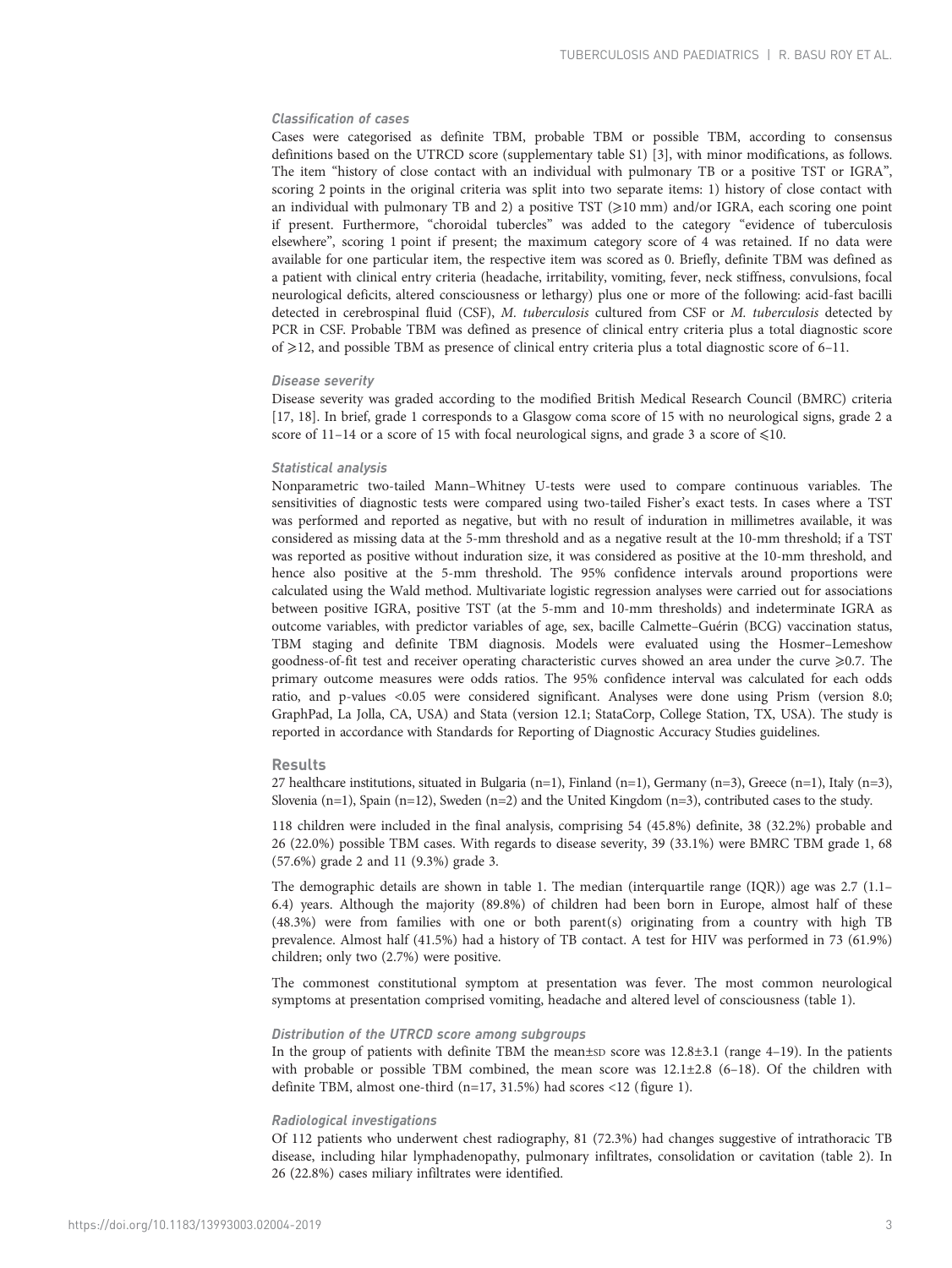| Age years<br>Male:female<br><b>Born in Europe</b><br>Born in Europe with one or both parent(s) originating from a high TB incidence country<br><b>Born outside Europe</b> | $2.7$ $(1.1-6.4)$<br>1.1:1.0<br>106 (89.8)<br>57 (48.3)<br>12(10.2) |
|---------------------------------------------------------------------------------------------------------------------------------------------------------------------------|---------------------------------------------------------------------|
| Africa                                                                                                                                                                    | 6(50.0)                                                             |
| Asia                                                                                                                                                                      | 3(25.0)                                                             |
| South America                                                                                                                                                             | 3(25.0)                                                             |
| <b>Prior BCG vaccination</b>                                                                                                                                              |                                                                     |
| Yes                                                                                                                                                                       | 22 (18.6)                                                           |
| <b>No</b>                                                                                                                                                                 | 80 (67.8)                                                           |
| Unknown                                                                                                                                                                   | 16 (13.6)                                                           |
| <b>Known TB contact</b>                                                                                                                                                   |                                                                     |
| Yes                                                                                                                                                                       | 49 (41.5)                                                           |
| <b>No</b>                                                                                                                                                                 | 67 (56.7)                                                           |
| Unknown                                                                                                                                                                   | 2(1.7)                                                              |
| <b>Constitutional symptoms at presentation</b>                                                                                                                            |                                                                     |
| Fever                                                                                                                                                                     | 99 (83.9)                                                           |
| Weight loss                                                                                                                                                               | 32 (27.1)                                                           |
| Night sweats                                                                                                                                                              | 10(8.5)                                                             |
| Neurological symptoms at presentation                                                                                                                                     |                                                                     |
| Vomiting                                                                                                                                                                  | 70 (59.3)                                                           |
| Altered consciousness                                                                                                                                                     | 55 (46.6)                                                           |
| Headache                                                                                                                                                                  | 52 (44.1)                                                           |
| Lethargy                                                                                                                                                                  | 27 (22.9)                                                           |
| Cranial nerve palsy                                                                                                                                                       | 26(22.0)                                                            |
| <b>Seizures</b>                                                                                                                                                           | 25(21.2)                                                            |
| Ataxia                                                                                                                                                                    | 5(4.2)                                                              |
| Paresis                                                                                                                                                                   | 3(2.5)                                                              |

<span id="page-3-0"></span>TABLE 1 Baseline demographic data and clinical features at presentation

Data are presented as median (interquartile range), n or n (%). TB: tuberculosis; BCG: bacille Calmette– Guérin.



FIGURE 1 Distribution of modified Uniform Tuberculous Meningitis Research (TBM) Case Definition scores among cases with a) possible, b) probable and c) definite tuberculous meningitis.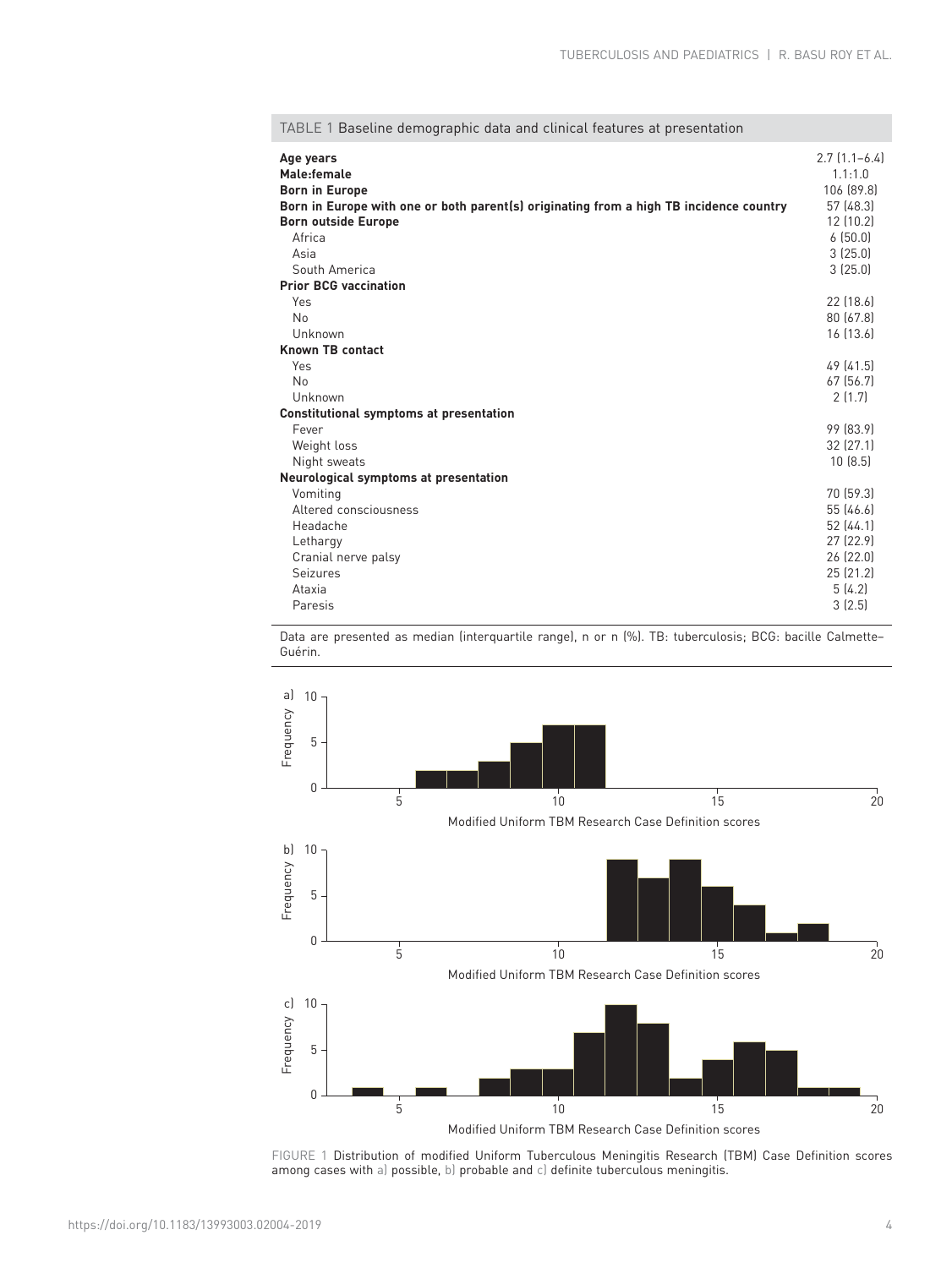<span id="page-4-0"></span>TABLE 2 Radiological findings on chest radiography, abdominal ultrasound scan and cranial imaging with computed tomography (CT) or magnetic resonance imaging (MRI)

| <b>Chest radiography</b>                                  | 112       |
|-----------------------------------------------------------|-----------|
| Changes suggestive of active TB <sup>#</sup>              | 81 (72.3) |
| Changes suggestive of previous pulmonary TB <sup>11</sup> | 2 [1.8]   |
| No abnormalities detected                                 | 29 (25.9) |
| Abdominal ultrasound scan                                 | 65        |
| Hepatomegaly                                              | 10(15.4)  |
| Splenomegaly                                              | 9(13.8)   |
| Intra-abdominal granulomas                                | 11 (16.9) |
| Miliary lesions                                           | 4(6.2)    |
| Enlarged lymph nodes                                      | 2(3.1)    |
| No abnormalities detected                                 | 42[64.6]  |
| <b>Cranial CT/MRI</b>                                     | 108       |
| Hydrocephalus                                             | 53 (49.1) |
| Basal meningeal enhancement                               | 44 (40.7) |
| Intracranial tuberculomas                                 | 32[29.6]  |
| Cerebral infarcts                                         | 14(13.0)  |
| No abnormalities detected                                 | 18 (16.7) |

Data are presented as n or n (%). TB: tuberculosis. #: hilar adenopathy, pulmonary infiltrates, consolidation or cavitation; <sup>1</sup> fibrotic scars or calcification.

65 patients had an abdominal ultrasound scan. In the majority (64.6%), no abnormalities were detected. The most common abnormal findings were hepatomegaly, splenomegaly and intrabdominal granulomas (table 2).

In 108 patients, cranial imaging with computed tomography and/or magnetic resonance imaging was performed. Of those, 90 (83.3%) had one or more abnormal findings consistent with TBM. The most common finding was hydrocephalus, followed by basal meningeal enhancement and intracranial tuberculomas (table 2). In the remaining 18 (16.7%) patients, no significant abnormalities were identified, which included six children with definite TBM.

# Performance of immunological TB tests

TST, QuantiFERON Gold assay and T-SPOT.TB assay (both performed on blood samples) results were available in 92, 53 and 17 patients, respectively. In 10 patients neither TST nor IGRA results were available.

Table 3 summarises the results of 108 patients in whom TST and/or IGRA results were available. Of the 54 children in whom both TST and IGRA results were available only six (11.1%) had concordantly negative TST (at the 10-mm threshold) and IGRA results; five (9.3%) had negative TST and indeterminate QFT results; in the remaining 43 (79.6%), at least one immunological test result was positive.

At the 5-mm cut-off the TST had a sensitivity of 61.9% (95% CI 51.2–71.6%), and at the 10-mm cut-off 50.0% (95% CI 40.0–60.0%). The sensitivities of the QFT and the T-SPOT.TB assay were 71.7% (95% CI

TABLE 3 Summary of tuberculin skin test (TST) and interferon-γ release assay (IGRA) results in patients who had at least one immunological test performed

|                                | <b>Patients</b> | <b>QFT</b><br>positive | <b>QFT</b><br>negative | <b>QFT</b><br>indeterminate | <b>T-SPOT</b><br>positive | <b>T-SPOT</b><br>negative | <b>T-SPOT</b><br>indeterminate | No<br>IGRA <sup>#</sup> |
|--------------------------------|-----------------|------------------------|------------------------|-----------------------------|---------------------------|---------------------------|--------------------------------|-------------------------|
| TST cut-off 5 mm <sup>11</sup> | 84              |                        |                        |                             |                           |                           |                                |                         |
| Positive                       |                 | 18 (21.4)              | 1 (1.2)                | 1 [1, 2]                    | 8(9.5)                    | 0                         | 0                              | 24 (28.5)               |
| Negative                       |                 | 9(10.7)                | 2(2.4)                 | 3(3.6)                      | 4(4.8)                    | 2(2.2)                    | 0                              | 12(14.3)                |
| TST cut-off 10 mm              | 92              |                        |                        |                             |                           |                           |                                |                         |
| Positive                       |                 | 16 (17.4)              | 1(1.1)                 | 1(1.1)                      | 6(6.5)                    | 0                         | 0                              | 22 (23.9)               |
| Negative                       |                 | 13 (14.1)              | 4(4.3)                 | 5(5.4)                      | 6(6.5)                    | 2(2.2)                    | 0                              | 16(17.4)                |
| No TST <sup>+</sup>            | 16              | 9(56.3)                | 1(6.3)                 | 3(18.8)                     | 2(12.5)                   | 1(6.3)                    | 0                              |                         |

Data are presented as n or n (%). n=108. QFT: QuantiFERON-TB Gold assay; T-SPOT: T-SPOT.TB assay. #: IGRA not performed or result not available; <sup>1</sup>): excludes eight patients who were negative at the 10-mm cut-off, but had no quantitative result recorded; \*: TST not performed or result not available.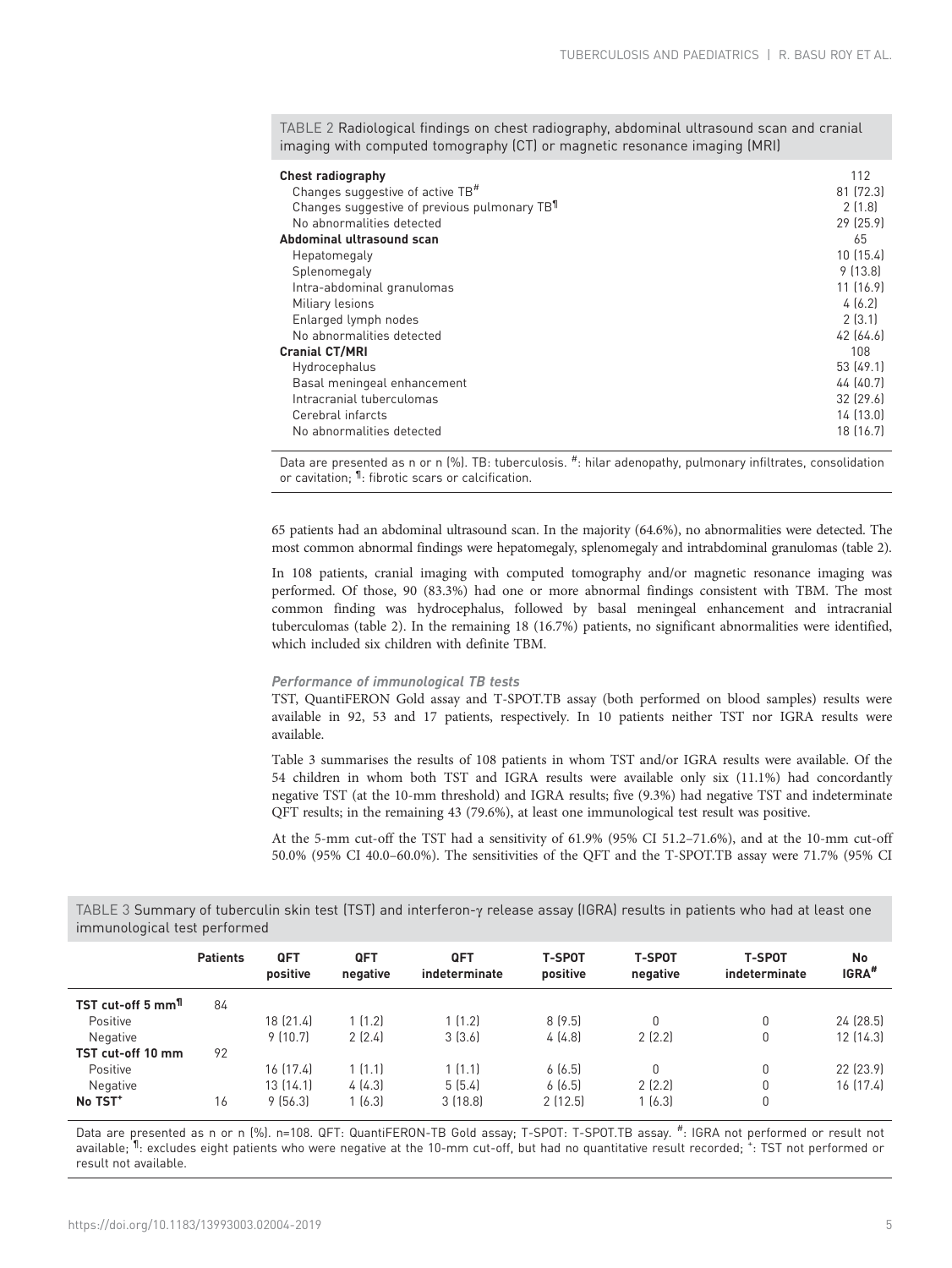58.4–82.1%) and 82.5% (95% CI 58.2–94.6%), respectively. Statistically, there was no significant difference between the sensitivity of the TST at the 5-mm cut-off and the QFT assay (0.27); however, there was a significant difference at the 10-mm cut-off (p=0.0143). Similarly, no significant difference was detected between the TST at 5 mm and the T-SPOT.TB assay (p=0.16), but there was a significant difference at the 10 mm cut-off ( p=0.0167). There was no statistically significant difference between the sensitivity of both IGRA assays ( $p=0.53$ ). The proportion of positive TST results (at the 10-mm cut-off) did not differ significantly between BCG-vaccinated and BCG nonvaccinated children (47.1% versus 52.5%; p=0.78); in addition, there was no significant difference between those two subgroups with regards to TST induration size (median 8 mm versus 10 mm; p=0.81).

Of the 53 patients with QFT results, nine (17.0%) had an indeterminate test result (95% CI 9.0–29.5%). In the 17 patients with T-SPOT.TB results, there were no indeterminate results. There was no statistical difference between both IGRAs with regards to the proportion of indeterminate versus determinate (i.e. positive or negative) results ( p=0.10). On average children with indeterminate test results were younger (median (IQR) age 2.0 (1.4–3.0) years) than children with determinate results (2.7 (1.0–6.5) years), although this did not reach statistical significance ( p=0.22) [\(supplementary table S2](http://erj.ersjournals.com/lookup/doi/10.1183/13993003.02004-2019.figures-only#fig-data-supplementary-materials)).

#### CSF results

The CSF results at initial presentation in the 106 patients in whom those data were available are summarised in figure 2 and [supplementary table S3](http://erj.ersjournals.com/lookup/doi/10.1183/13993003.02004-2019.figures-only#fig-data-supplementary-materials). Only 10 (9.4%) patients had CSF protein concentrations within the normal range  $(0-0.4 \text{ g} \cdot L^{-1})$ ; in 57 (53.8%) patients, the CSF protein concentration was  $\geq 1.0$  g⋅L<sup>-1</sup>.

## Performance of microbiological tests with CSF

Results of acid-fast stains, mycobacterial culture and M. tuberculosis PCR testing on CSF were available in 75, 94 and 69 patients, respectively. Only three (4.0%) cases were positive for acid-fast bacilli (sensitivity 95% CI 0.9–11.6). 47 (50.0%) cases had positive mycobacterial culture results (95% CI 40.1–59.9%), while only 24 (34.8%) were positive on PCR testing (95% CI 22.9–43.7%), although this did not reach statistical significance ( $p=0.06$ ). Of the 62 cases in whom both mycobacterial culture and PCR had been performed on CSF, 17 were positive in both tests, 15 were positive only in culture, and four positive only in PCR. In this subgroup, performing both tests in parallel achieved greater sensitivity (36 (58.1%) out of 62, 95% CI



FIGURE 2 Violin plots of cerebrospinal fluid white blood cell counts (WBC), protein and glucose concentrations at initial presentation. Horizontal lines indicate the medians and interquartile ranges.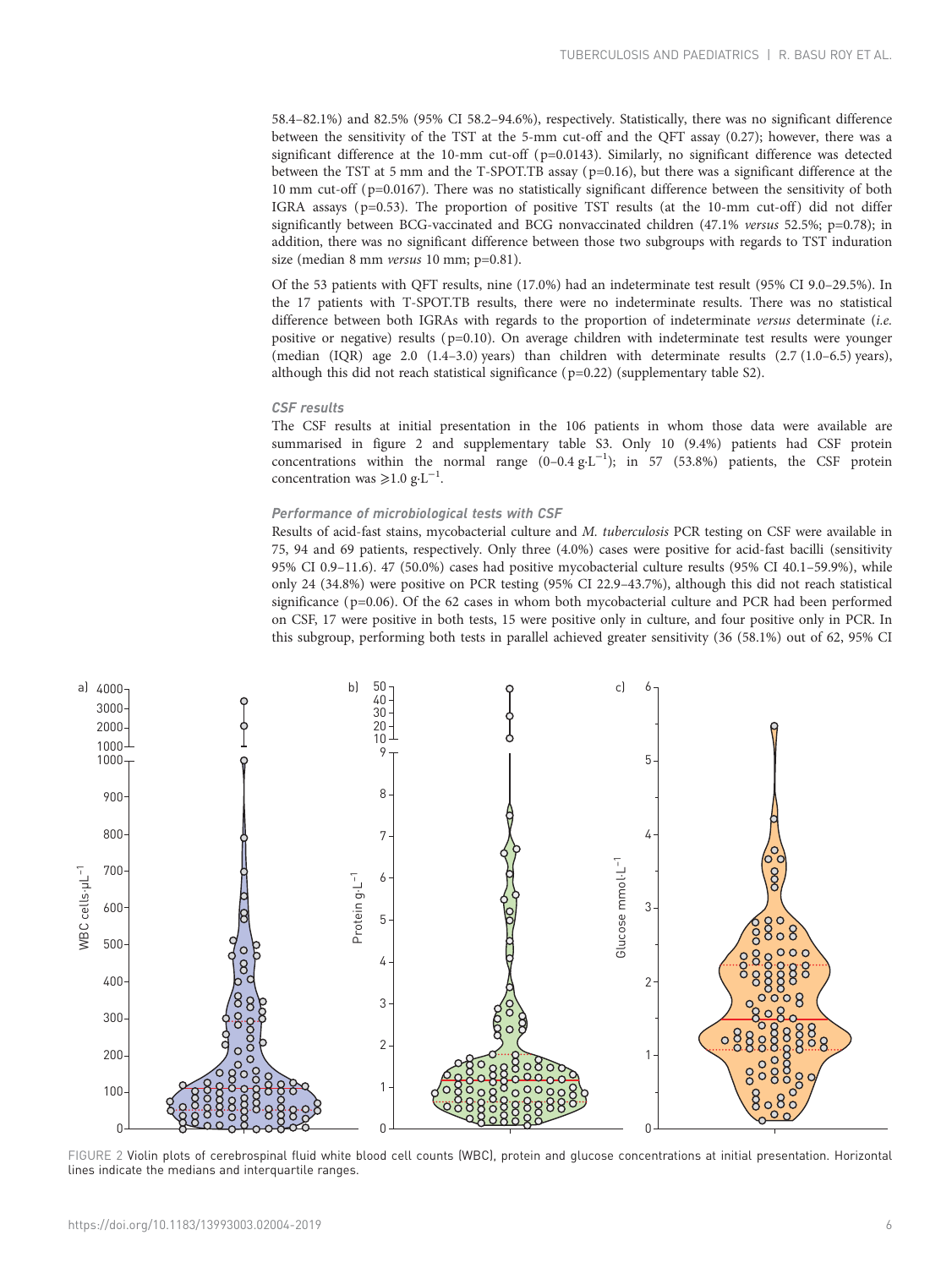45.7–69.5%) than performing either culture (32 (51.6%) out of 62, 95% CI 39.5–63.6%) or PCR alone (21 (33.9%) out of 62, 95% CI 23.3–46.3%), but only the comparison with PCR alone was statistically significant ( $p=0.59$  and  $p=0.0113$ , respectively).

# Combining immunological and microbiological tests

Figure 3 summarises the results of the subgroup of patients in whom both immunological and both mycobacterial culture and PCR on CSF had been performed (n=32), showing that TST-positive/ IGRA-positive/CSF culture-positive and IGRA-positive only were the most common result constellations, but also that result constellations were very heterogeneous. Only five (15.6%) cases had negative results in all four tests; therefore, the overall sensitivity of all four tests combined was 84.4% (95% CI 67.8%–93.6%). Only one of those five cases had sampling performed at another site, a lymph node biopsy that was culture- and PCR-positive for M. tuberculosis.

# Multivariate logistic regression analyses

The results of the multivariate regression analyses for having a positive immunological test result are summarised in [table 4](#page-7-0). Children with TBM grade 3 were significantly less likely to have a positive TST (at both the 5-mm (OR 0.08,  $p=0.019$ ) and the 10-mm cut-off (OR 0.06,  $p=0.023$ )) than those with TBM grade 1. However, this was not a statistically significant predictor of a positive IGRA result (OR 0.13, p=0.13). Younger children were more likely to have a positive IGRA result (OR 0.7 per year of increasing age, p=0.042). There were no statistically significant predictor variables of an indeterminate IGRA result in multivariate analysis ([supplementary table S2\)](http://erj.ersjournals.com/lookup/doi/10.1183/13993003.02004-2019.figures-only#fig-data-supplementary-materials).

# Detection of M. tuberculosis at other sites

In 56 (47.5%) patients M. tuberculosis was detected in at least one clinical sample other than CSF [\(table 5](#page-7-0)). Of those, 49 (87.5%) were culture-positive and 27 (48.2%) were PCR-positive; 20 (35.7%) were positive in both culture and PCR. Among the 64 cases with possible and probable TBM (i.e. in whom M. tuberculosis was not identified in the CSF), M. tuberculosis was identified by culture and/or PCR at another site in 30 (46.9%) cases, securing a microbiological diagnosis in those patients.

## **Discussion**

To our knowledge, this is the largest multicentre study on TBM in children from a low TB incidence setting to date, facilitated by inclusion of a large number of participating centres across Europe via a well-established collaborative paediatric TB research network.

That this study was conducted in a low TB incidence setting is relevant for the interpretation of its findings. Almost a third (33.1%) of the cases had BMRC TBM grade 1 disease, while only 9.3% had grade 3 disease, contrasting with reports from high TB incidence countries, where the vast majority of patients have grade 2 or grade 3 disease at presentation [\[13\]](#page-10-0). This indicates that in the European setting there is a tendency for patients with TBM to present earlier and with less severe disease.

In addition, our cohort differs from most cohorts of children with TBM reported from high TB prevalence countries with regards to the proportion of cases that are microbiologically confirmed. Almost half

FIGURE 3 Venn diagram summarising positive tuberculin skin test (TST), interferon-γ release assay (IGRA) and cerebrospinal fluid (CSF) test results (culture and PCR) in the subgroup of patients who had all four tests performed (n=32). In five of those patients (shown above the diagram), all four tests were negative.

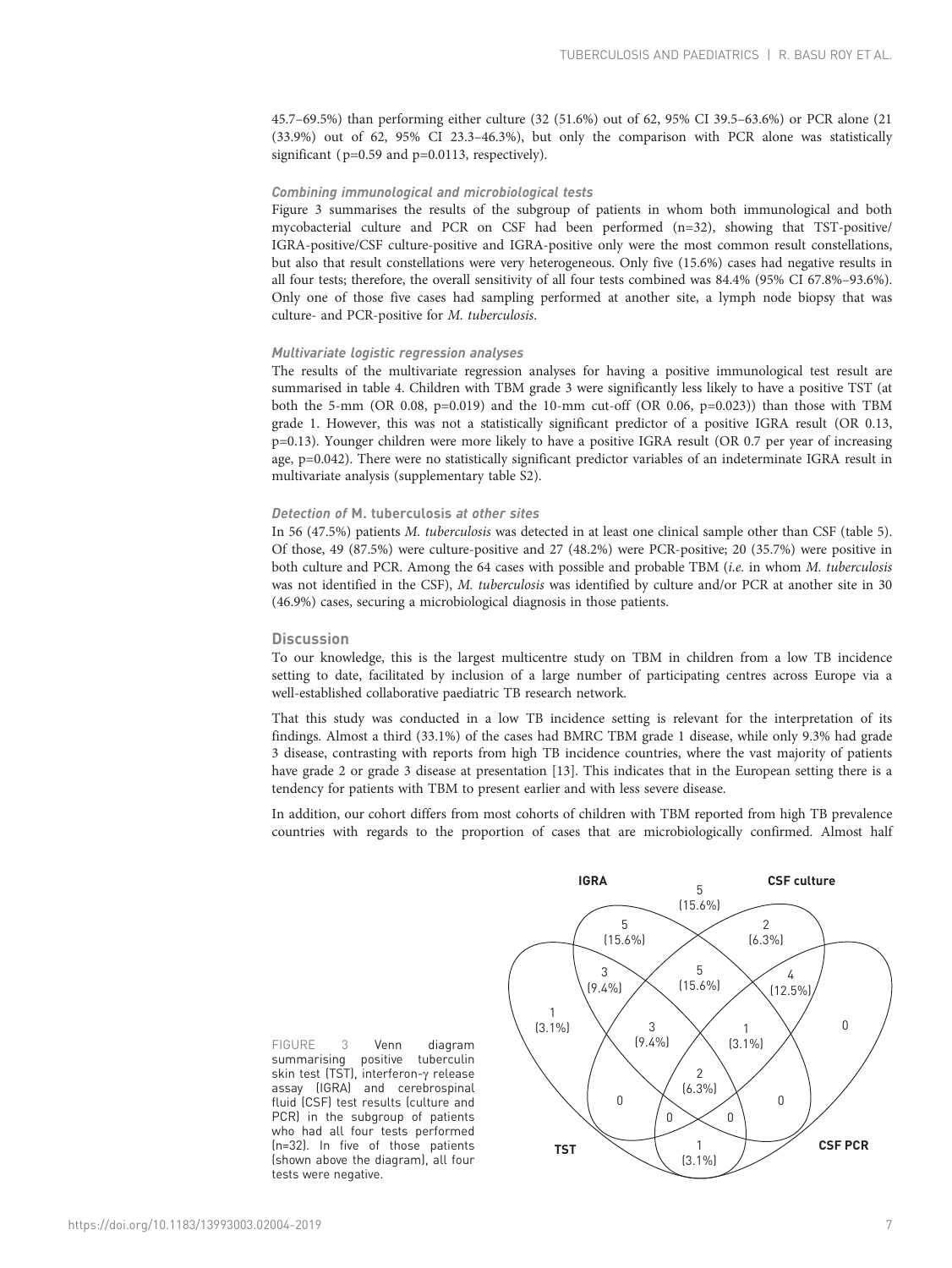<span id="page-7-0"></span>TABLE 4 Multivariate logistic regression analysis for association between positive tuberculin skin test (TST) at the 5-mm and the 10-mm threshold, and positive interferon-γ release assay result (IGRA<sup>+</sup>) as outcome variable, and predictor variables of age, sex, bacille Calmette-Guérin (BCG) vaccination status, tuberculosis meningitis (TBM) staging, definite TBM diagnosis and IGRA type (for IGRA result only)

|                               | <b>Descriptor</b> | Outcome variable<br>(positive result) | OR (95% CI)            | p-value |
|-------------------------------|-------------------|---------------------------------------|------------------------|---------|
| Age years                     | Continuous        | TST 5 mm                              | $0.89$ $(0.78 - 1.02)$ | 0.100   |
|                               |                   | TST 10 mm                             | $0.90$ $[0.79 - 1.02]$ | 0.103   |
|                               |                   | IGRA <sup>+</sup>                     | $0.70(0.50 - 0.99)$    | 0.042   |
| Male                          | Binary            | TST 5 mm                              | $0.43$ $[0.14 - 1.29]$ | 0.133   |
|                               |                   | TST 10 mm                             | $0.61$ $[0.22 - 1.66]$ | 0.331   |
|                               |                   | IGRA <sup>+</sup>                     | $0.66$ $[0.16 - 2.69]$ | 0.560   |
| <b>BCG</b> status             | Binary            | TST 5 mm                              | $1.60$ $[0.33 - 7.71]$ | 0.560   |
|                               |                   | TST 10 mm                             | $1.27$ $(0.29 - 5.50)$ | 0.751   |
|                               |                   | IGRA <sup>+</sup>                     | 1.52 (0.13-18.08)      | 0.740   |
| <b>TBM</b> staging            | Categorical       |                                       |                        |         |
| Stage 2 compared to stage 1   |                   | TST 5 mm                              | $0.36$ $[0.11 - 1.21]$ | 0.100   |
|                               |                   | TST 10 mm                             | $0.43$ $(0.15 - 1.25)$ | 0.121   |
|                               |                   | IGRA <sup>+</sup>                     | $0.25$ $[0.03 - 1.85]$ | 0.180   |
| Stage 3 compared to stage 1   |                   | TST 5 mm                              | $0.08$ $(0.01 - 0.65)$ | 0.019   |
|                               |                   | TST 10 mm                             | $0.06$ $(0.00 - 0.68)$ | 0.023   |
|                               |                   | IGRA <sup>+</sup>                     | $0.13$ $(0.01, 1.82)$  | 0.129   |
| <b>Definite TBM diagnosis</b> | Binary            | TST 5 mm                              | $0.71$ $[0.24 - 2.10]$ | 0.540   |
|                               |                   | TST 10 mm                             | $0.37$ $[0.13 - 1.03]$ | 0.056   |
|                               |                   | IGRA <sup>+</sup>                     | $0.82$ $[0.19 - 3.64]$ | 0.798   |
| <b>Type of IGRA assay</b>     | Binary            |                                       |                        |         |
| T-SPOT.TB compared to QFT     |                   | IGRA <sup>+</sup>                     | 22.15 (0.79-623.49)    | 0.069   |

Indeterminate IGRA results were classified as negative for this analysis. Bold type represents p<0.05. T-SPOT: T-SPOT.TB assay; QFT: QuantiFERON-TB Gold assay.

(45.8%) of the cases in our cohort were confirmed, contrasting with studies from high prevalence settings in which fewer than a quarter were confirmed cases [\[14](#page-10-0), [19, 20](#page-10-0)]. This may be the result of recall bias and preferential reporting of confirmed cases in our study, or alternatively may reflect the greater availability of diagnostic tests at the centres that participated in this study compared to lower resource settings. The latter hypothesis is supported by the fact that paediatric studies in high TB prevalence settings with access to molecular diagnostics have reported similar proportions of microbiologically confirmed cases [\[4,](#page-9-0) [21\]](#page-10-0).

The performance of the UTRCD scoring system, which is based on expert consensus [\[3\]](#page-9-0), was suboptimal in our cohort. Almost one-third (31.5%) of cases with microbiologically confirmed TBM had scores <12, which in the absence of a positive microbiological result would categorise those patients as "possible TBM". It is possible that the comparatively poor performance relates to the tendency for European patients to present earlier (and therefore with fewer features and consequently lower scores) than patients in high TB prevalence settings. However, in some patients, certain data required for scoring ( $e.g.$  symptom duration) were not recorded, potentially resulting in the UTRCD scores of those patients being skewed towards lower values. However, importantly, this scoring system was developed for research purposes, and not for clinical decision-making.

TABLE 5 Summary of microbiological test results of samples other than cerebrospinal fluid

|                              | <b>Patients</b> | <b>Positive for AFB</b> | Positive in culture | <b>Positive in PCR</b> |
|------------------------------|-----------------|-------------------------|---------------------|------------------------|
| Sputum                       |                 | 1(12.5)                 | 6(75.0)             |                        |
| <b>Gastric aspirates</b>     | 42              | 10(23.8)                | 37 (88.1)           | 18 (42.9)              |
| Nasopharyngeal aspirate      | 5               | 1(20.0)                 | 4(80)               | 3(60.0)                |
| Bronchoalveolar lavage fluid |                 | 3(42.9)                 | 6[85.7]             | 3(42.9)                |
| Lymph node material          |                 |                         | 3(75.0)             | 3(75.0)                |

Data are presented as n or n (%). AFB: acid-fast bacilli.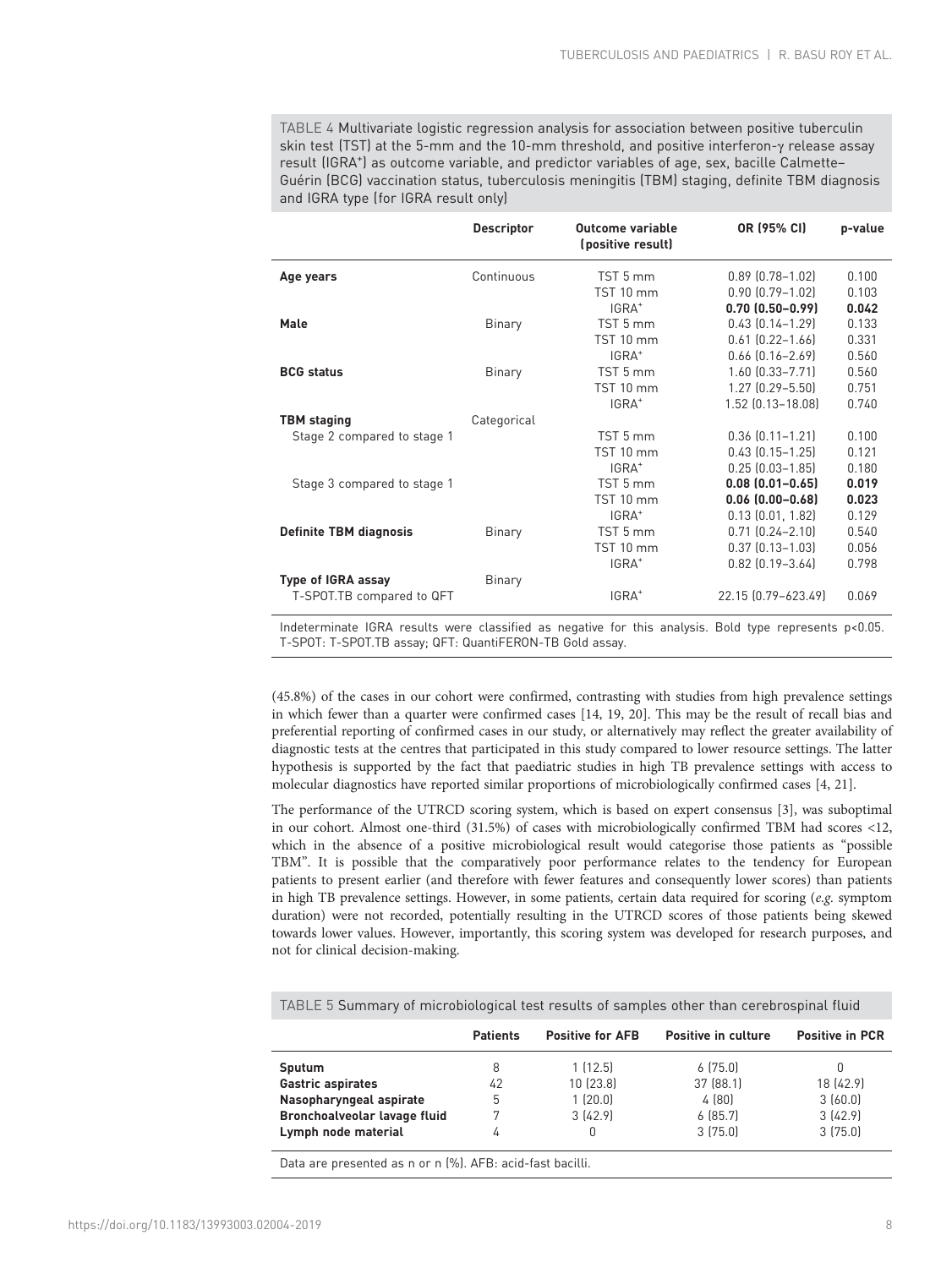Radiological changes suggestive of intrathoracic TB disease were present in almost three-quarters (72.3%) of the cases. This highlights that patients with suspected TBM should routinely undergo chest imaging, as this is likely to provide useful information aiding diagnosis. However, our data contrast with data from other studies that reported chest radiography changes in considerably lower proportions of children with TBM, typically 40–60% [[19](#page-10-0), [22](#page-10-0), [23\]](#page-10-0). The observation that a high proportion (83.3%) of children in our cohort had abnormal findings on cranial imaging, including hydrocephalus, basal meningeal enhancement and intracranial tuberculomas, is consistent with previous reports [[19](#page-10-0), [20, 22\]](#page-10-0).

Our data highlight that all existing immunological and microbiological TB tests have suboptimal sensitivity in children with TBM. TST, QFT assays and T-SPOT.TB assays had sensitivities of ∼80% or below, indicating that approximately one in five children with TBM have a false-negative result when a single immunological test is performed, irrespective of which test is used. Several recent studies, including in patients with TBM, have investigated novel immune-based TB biomarkers in blood that have the potential to improve the diagnosis of TB in children, but additional studies will be required to confirm their findings [\[24](#page-10-0)–[26\]](#page-10-0). Interestingly, our multivariate logistic regression analyses indicate that false-negative TST results were more common in children with more severe TBM. Furthermore, we found that a large proportion of patients had discordant TST and IGRA results, in accordance with observations reported by studies in children with pulmonary TB [[24, 27, 28](#page-10-0)].

It was striking that a substantial proportion of children had indeterminate IGRA test results. Among children who had undergone testing with QFT assays, 17.0% had an indeterminate result, which is considerably higher than in most studies that investigated the performance of QFT assays in children with pulmonary TB [\[24](#page-10-0), [27](#page-10-0), [29](#page-10-0), [30](#page-10-0)]. Interestingly, the association between tuberculous central nervous system (CNS) disease and indeterminate IGRA results was also observed in a Californian study, which only included 17 confirmed cases with CNS disease [[11](#page-10-0)]. Although the basis for these observations remains uncertain, it is tempting to hypothesise that age is a contributing factor, considering that the median age of our cohort was 2.6 years, but we did not detect an association between age and indeterminate test results in multivariate logistic regression analyses. Nevertheless, several published studies, including our own, have shown that young age is associated with indeterminate IGRA results [[31](#page-10-0)–[33\]](#page-10-0). Alternatively, there may be immunological differences between children with TBM and those with pulmonary TB, resulting in impaired IGRA performance in the former.

In accordance with published data our results show that acid-fast bacilli stain microscopy has very poor sensitivity in children with TBM [[7, 14, 22\]](#page-10-0). Mycobacterial culture performed on CSF was the microbiological test with the highest sensitivity, but still only positive in half of the cases. PCR for M. tuberculosis performed on CSF had even lower sensitivity, producing a positive result in only approximately one in three cases. However, the fact that a variety of in-house and commercial PCR assays were used at different healthcare institutions limit the interpretation of this finding. A recent study that included 23 HIV-infected adults with TBM found that the recently released Xpert MTB/RIF Ultra assay had higher sensitivity than both the previous generation Xpert MTB/RIF assay and culture (sensitivity 70% versus 43% and 43%, respectively) [\[34](#page-10-0)], suggesting that some commercial PCR-based assays may perform as well as culture or potentially even have superior sensitivity in TBM. However, larger prospective studies are needed to confirm those findings. Our data show that performing both culture and PCR on CSF in parallel increases the diagnostic yield, in concordance with observations in a paediatric study from South Africa [[21](#page-10-0)]. A recent publication raises hopes that metagenomic next-generation sequencing of CSF could potentially improve the diagnosis of CNS infections with organisms that are difficult to detect with existing microbiological methods [[35\]](#page-10-0).

In addition, our data show that in the large majority of children with TBM at least one test produces a positive result if TST, IGRA, CSF culture and CSF PCR are performed in parallel, as only 15.6% of the cases showed false-negative results in all four tests. In the paediatric setting immunological tests are often used as adjunctive tests in suspected TB disease [[8](#page-10-0)], a practice that is supported by our findings. Although positive immunological tests do not confirm TB disease, in a child with compatible clinical and radiological findings they lend substantial support to a putative diagnosis of TBM.

In a substantial number of children in this cohort M. tuberculosis was detected in samples other than CSF, helping to secure a microbiological diagnosis. Sputum, gastric aspirates and bronchoalveolar lavage fluid samples all had high yields, universally with a positive detection rate of  $\geq$ 75%. However, considering that decisions to obtain those samples were made by clinicians managing the patients, rather than according to a standardised study protocol, it is probable that these samples were preferentially obtained in a selected group of patients who had chest radiography changes or respiratory symptoms. Nevertheless, our data highlight that testing respiratory/gastric samples should be undertaken routinely in children with suspected TBM, as M. tuberculosis can often not be detected in CSF, precluding microbiological confirmation and susceptibility testing.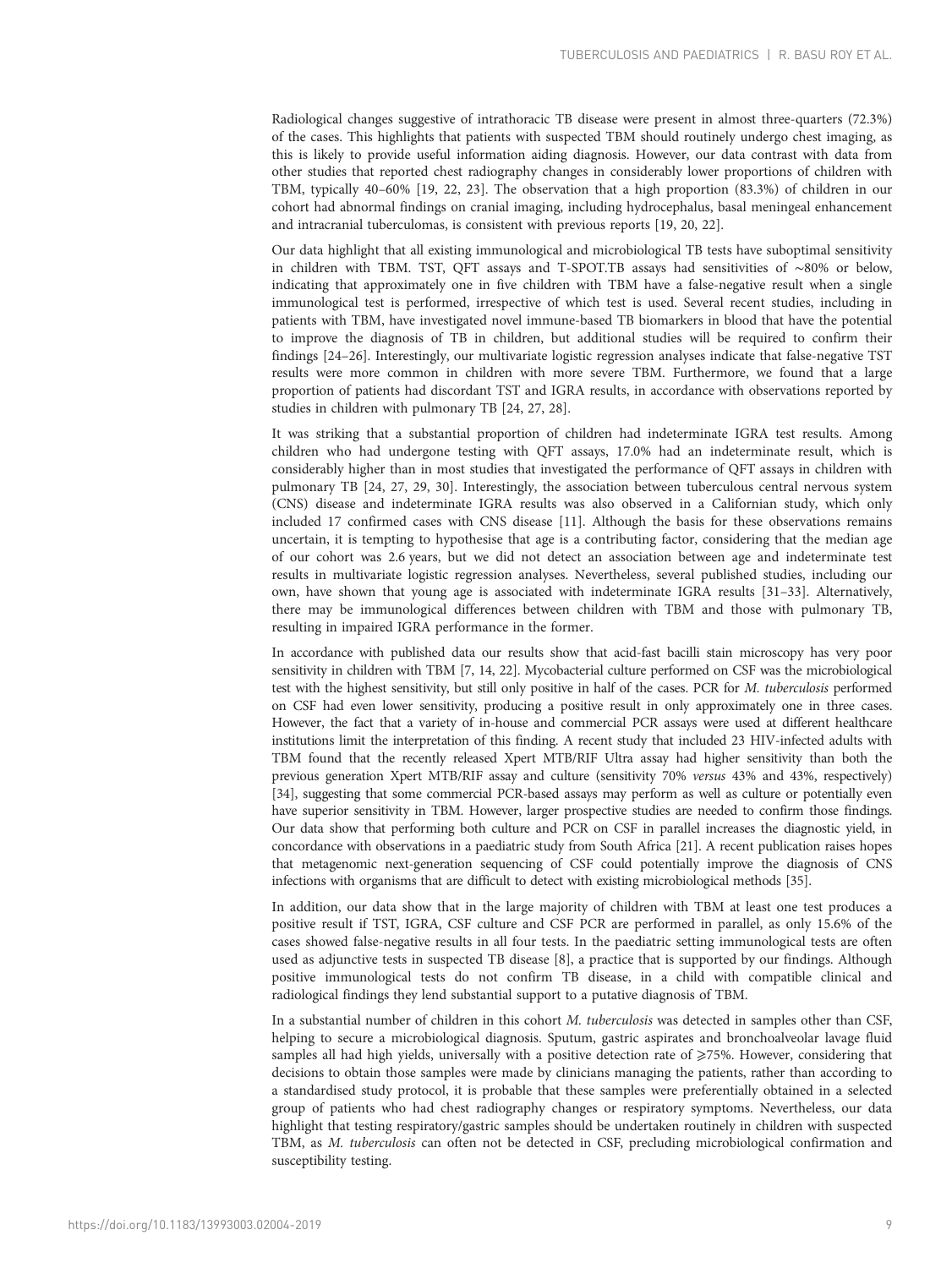<span id="page-9-0"></span>As with all retrospective studies, a key limitation is that some data were missing due to incomplete documentation. A larger number of patients had TSTs performed, but only categorical rather than quantitative data were documented, resulting in those patients having to be excluded from some of the analyses. Additionally, only a small number of participating centres were using T-SPOT.TB assays; consequently, the data on the performance of this test were limited. No cases had IGRAs performed on CSF; however, a recent meta-analysis has shown that performing IGRAs on CSF rather than blood does not result in a higher diagnostic yield [[12](#page-10-0)]. Finally, in common with all retrospective studies, there is a risk of recall bias and preferential reporting.

In conclusion, our data show that in the European setting children with TBM tend to present earlier and with less severe disease than in high TB incidence settings. A large proportion of children with TBM have coexisting intrathoracic TB disease, and consequently chest imaging and collection of respiratory or gastric samples should be considered in all patients with suspected TBM. Both immunological (TST and IGRAs) and microbiological TB tests have suboptimal sensitivity in children with TBM. Performing both TST and IGRA in parallel with microbiological testing of CSF by culture and PCR results in a substantial increase in the proportion of children who have evidence of TB infection, which should therefore be the standard approach in healthcare settings with sufficient resources to perform those tests.

Acknowledgement: The ptbnet TB Meningitis Study Group: Matthias Bogyi, Wilhelminenspital Vienna, Austria; Carlotta Montagnani, Anna Meyer Children's University Hospital Florence, Italy; Laura Lancella, Bambino Gesù Children Hospital Rome, Italy; Eeva Salo, University of Helsinki Children's Hospital, Finland; Angeliki Syngelou, 2nd Dept of Paediatrics, National & Kapodistrian University of Athens, P. & A. Kyriakou Children's Hospital, Greece; Uros Krivec, University Children's Hospital Ljubljana, Slovenia; Andrea Martín Nalda and Antoni Soriano-Arandes, Hospital Vall d´Hebron Barcelona, Spain; Irene Rivero, Hospital Clínico Universitario de Santiago de Compostela, Spain; Marta Benavides Nieto, Hospital Infantil Virgen del Rocío Sevilla, Spain; Mercedes Bueno, Hospital Universitario Fundación Alcorcón Madrid, Spain; Teresa del Rosal, Hospital Infantil La Paz Madrid, Spain; Luis Mayol and Borja Guarch, Hospital Universitari Dr Josep Trueta Girona, Spain; Jose Antonio Couceiro, Complejo Hospitalario de Pontevedra, Spain; Carmelo Guerrero Laleona, Hospital Miguel Servet Zaragoza, Spain; Rutger Bennet, Astrid Lindgren Children's Hospital Stockholm, Sweden; Karsten Kötz, Queen Silvia Children's Hospital Gothenburg, Sweden; Brittany Raffa, Evelina London Children's Hospital, UK; Fiona Shackley, Sheffield Children's Hospital, UK.

Author contributions: S. Thee and R. Krüger conceived of the study. R. Basu Roy, S. Thee, D. Blázquez-Gamero, B. Santiago-Garcia, M. Tsolia, R. Krüger and M. Tebruegge designed the study, collected the data and performed the data analyses. L. Falcón-Neyra, O. Neth, A. Noguera-Julian, C. Lillo, L. Galli, E. Venturini, D. Buonsenso, F. Götzinger, N. Martinez-Alier, S. Velizarova, F. Brinkmann and S.B. Welch contributed data, reviewed the data and provided input. All authors and collaborators have reviewed the paper and provided comments, and have approved the final version of the manuscript for submission.

Conflict of interest: R. Basu Roy was a consultant for FIND, Geneva, a non-profit organization, from 2014 to 2016. S. Thee has nothing to disclose. D. Blázquez-Gamero has nothing to disclose. L. Falcón-Neyra has nothing to disclose. O. Neth has nothing to disclose. A. Noguera-Julian has nothing to disclose. C. Lillo has nothing to disclose. L. Galli has nothing to disclose. E. Venturini has nothing to disclose. D. Buonsenso has nothing to disclose. F. Götzinger has nothing to disclose. N. Martinez-Alier has nothing to disclose. S. Velizarova has nothing to disclose. F. Brinkmann has nothing to disclose. S.B. Welch has nothing to disclose. M. Tsolia has nothing to disclose. B. Santiago-Garcia has received diagnostic assays free of charge for other projects from Cepheid, and support for conference attendance from GlaxoSmithKline. R. Krüger has nothing to disclose. M. Tebruegge has received QuantiFERON assays at reduced pricing or free of charge for other TB diagnostics projects from the manufacturer (Cellestis/Qiagen), and has received support for conference attendance from Cepheid.

Support statement: This project was carried out without dedicated funding. ptbnet is supported by the Deutsche Gesellschaft für Internationale Zusammenarbeit. M. Tebruegge was supported by a Clinical Lectureship provided by the UK National Institute for Health Research (NIHR), and by a grant from the Technology Strategy Board/Innovate UK. B. Santiago-Garcia is funded by Spanish Ministry of Health – Instituto de Salud Carlos III (ISCIII) and co-funded by the European Union (FEDER) (Contrato Juan Rodés, grant JR16/00036). R. Basu Roy is funded by an NIHR Academic Clinical Lectureship at the London School of Hygiene and Tropical Medicine. A. Noguera-Julian was supported by "Subvencions per a la Intensificació de Facultatius Especialistes" (Departament de Salut de la Generalitat de Catalunya, Programa PERIS 2016–2020) (SLT008/18/00193). Funding information for this article has been deposited with the [Crossref Funder Registry](https://www.crossref.org/services/funder-registry/).

## References

- 1 World Health Organization. Global Tuberculosis Report 2018. World Health Organization, Geneva, 2019.
- 2 Hollo V, Beauté J, Ködmön C, et al. Tuberculosis notification rate decreases faster in residents of native origin than in residents of foreign origin in the EU/EEA, 2010 to 2015. Euro Surveill 2017; 22: 30486.
- 3 Marais S, Thwaites G, Schoeman JF, et al. Tuberculous meningitis: a uniform case definition for use in clinical research. Lancet Infect Dis 2010; 10: 803–812.
- 4 Solomons RS, Visser DH, Marais BJ, et al. Diagnostic accuracy of a uniform research case definition for TBM in children: a prospective study. Int J Tuberc Lung Dis 2016; 20: 903–908.
- 5 Miftode EG, Dorneanu OS, Leca DA, et al. Tuberculous meningitis in children and adults: a 10-year retrospective comparative analysis. PLoS One 2015; 10: e0133477.